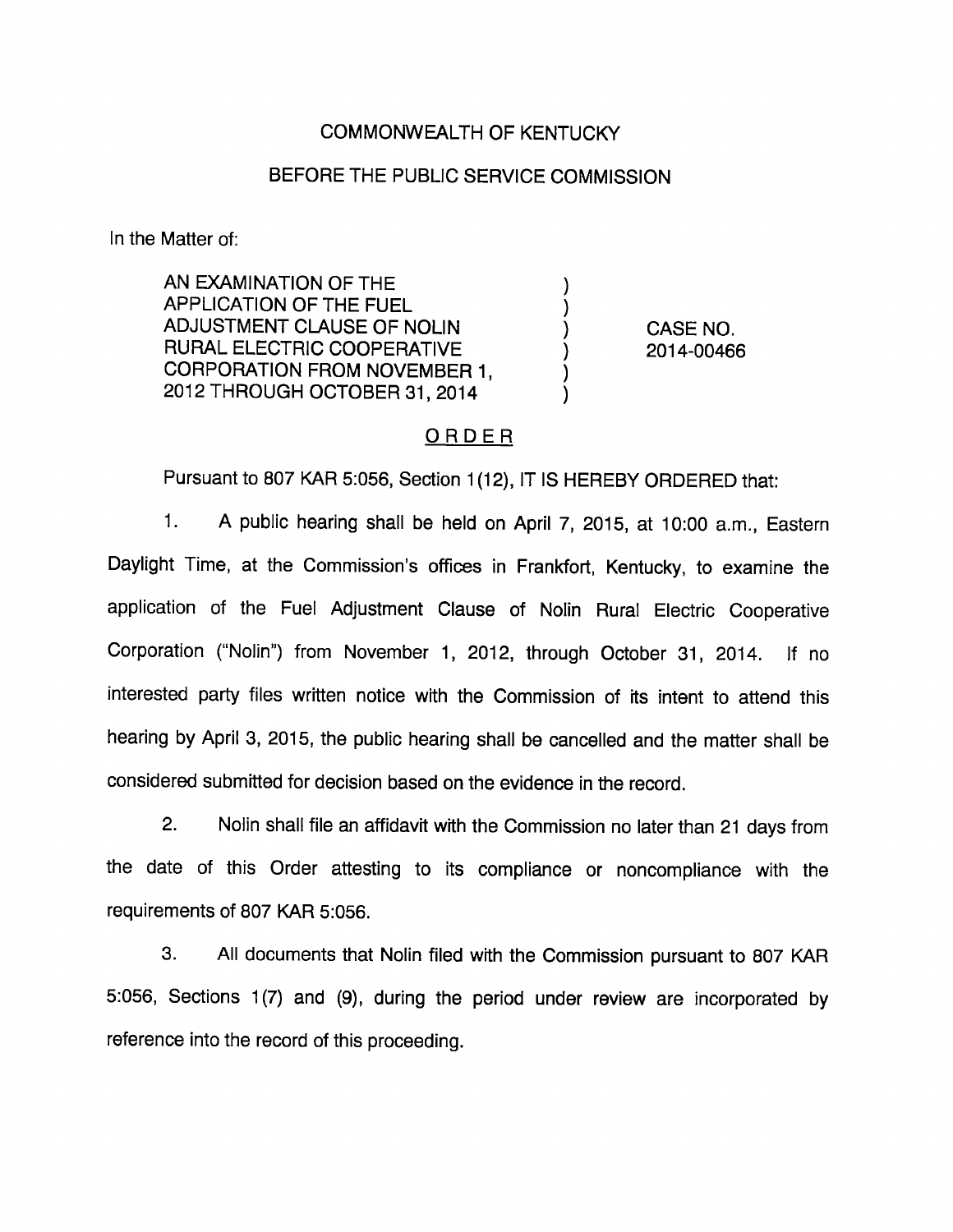4. Nolin shall publish the following notice not less than seven days or more than 21 days prior to the public hearing in a newspaper of general circulation in its service areas or in a trade publication or newsletter going to all customers. Nolin shali also file an Affidavit of Publication of Hearing Notice with the Commission no later than April 3, 2015.

> A public hearing will be held on Tuesday, April 7, 2015, at 10:00 a.m.. Eastern Daylight Time, at the offices of the Kentucky Public Service Commission, 211 Sower Boulevard, Frankfort, Kentucky, to examine the application of the Fuei Adjustment Ciause of Nolin Rural Electric Cooperative Corporation for the period November 1, 2012, through October 31, 2014. Individuals interested in attending this hearing shail notify the Kentucky Public Service Commission in writing of their intent to attend no later than April 3, 2015. If no notices of intent to attend are received by that date, this hearing will be cancelled and the matter shall be considered submitted for decision based on the evidence in the record. Written notice of intent to attend this hearing should be sent to: Executive Director, Kentucky Public Service Commission, P.O. Box 615, Frankfort, Kentucky 40602.

5. The official record of the proceeding shall be by video only.

6. a. Nolin shall file with the Commission, no later than 30 days from the date of this Order, its responses to all information requested in the Appendix to this Order. Responses to requests for information shall be appropriately bound, tabbed and indexed and shall Include the name of the witness responsible for responding to the questions related to the information provided, with copies to all parties of record and the original and six copies to the Commission. When nunierous sheets are required for an item, each sheet should be appropriately indexed, e.g.. Item 1(a). Sheet 2 of 6.

b. Each response shall be answered under oath or, for representatives of a public or private corporation or a partnership or association or a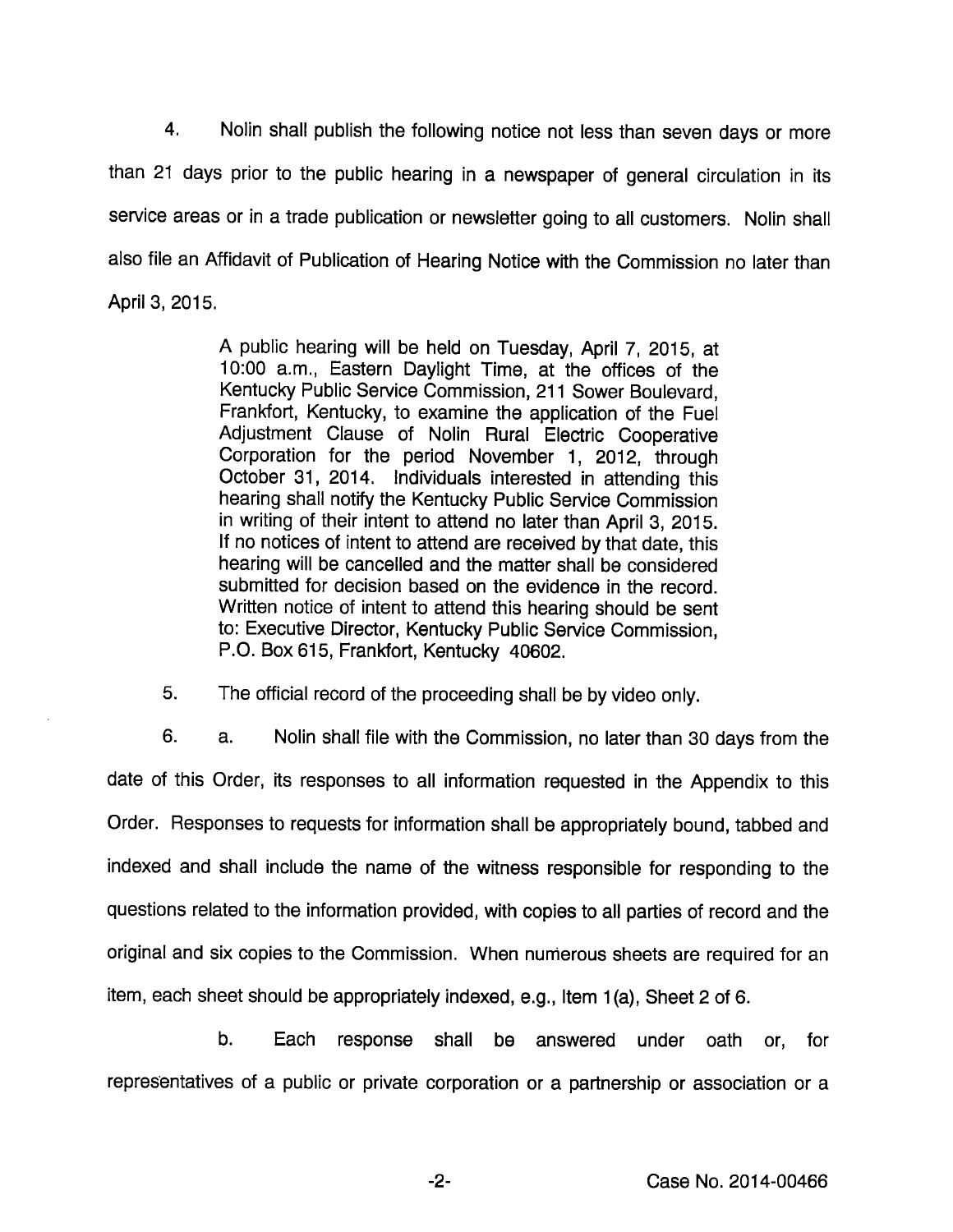governmental agency, be accompanied by a signed certification of the preparer or person supervising the preparation of the response on behalf of the entity that the response is true and accurate to the best of that person's knowledge, information, and belief formed after a reasonable inquiry.

c. A party shall make timely amendment to any prior response if it obtains information which indicates that the response was incorrect when made or, though correct when made, is now incorrect in anymaterial respect.

d. For any request to which a party fails or refuses to furnish all or part of the requested information, that party shall provide a written explanation of the specific grounds for its failure to completely and precisely respond.

e. Careful attention should be given to copied material to ensure that it is legible.

f. A party filing a document containing personal information shall, in accordance with 807 KAR 5:001, Section 4(10), encrypt or redact the document so that personal information cannot be read.



ATTEST:

Cason D. Guenwell

Case No. 2014-00466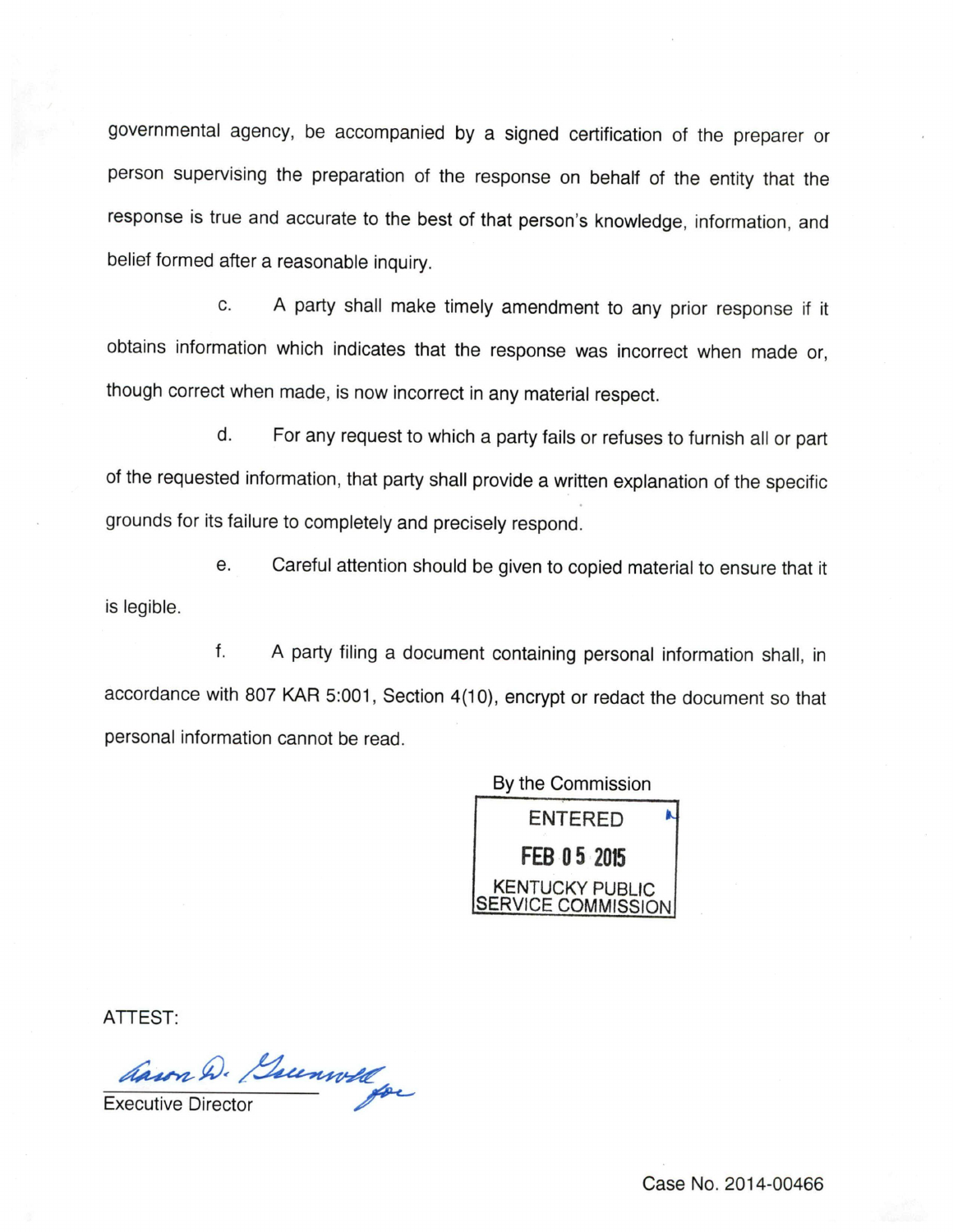#### APPENDIX

# APPENDIX TO AN ORDER OF THE KENTUCKY PUBLIC SERVICE COMMISSION IN CASE NO. 2014-00466 DATED FEB 0 5 2015

1. a. Provide a schedule of the calculation of the 12-month average line loss, by month, for November 2012 through October 2014.

b. Describe the measures that Nolln has taken to reduce line loss during this period.

2. Provide Nolin's monthly revenue reports (monthly billing summaries) showing the total revenue collected, including adjustments under the Fuel Adjustment Clause, as reported in Nolin's monthly filings required by the Commission from November 1, 2012, through October 31, 2014.

3. Provide a schedule showing the calculation of the increase or decrease in Nolin's base fuel costs per kWh as proposed by its wholesale electric supplier adjusted for Nolin's 12-month average line loss for November 2012 through October 2014.

4. Provide a schedule of the present and proposed rates that Nolin seeks to change, pursuant to 807 KAR 5:056, as calculated in Item 3 above, shown in comparative form.

5. Provide a statement showing, by cross-outs and italicized inserts, all proposed changes in rates. A copy of the current tariff may be used.